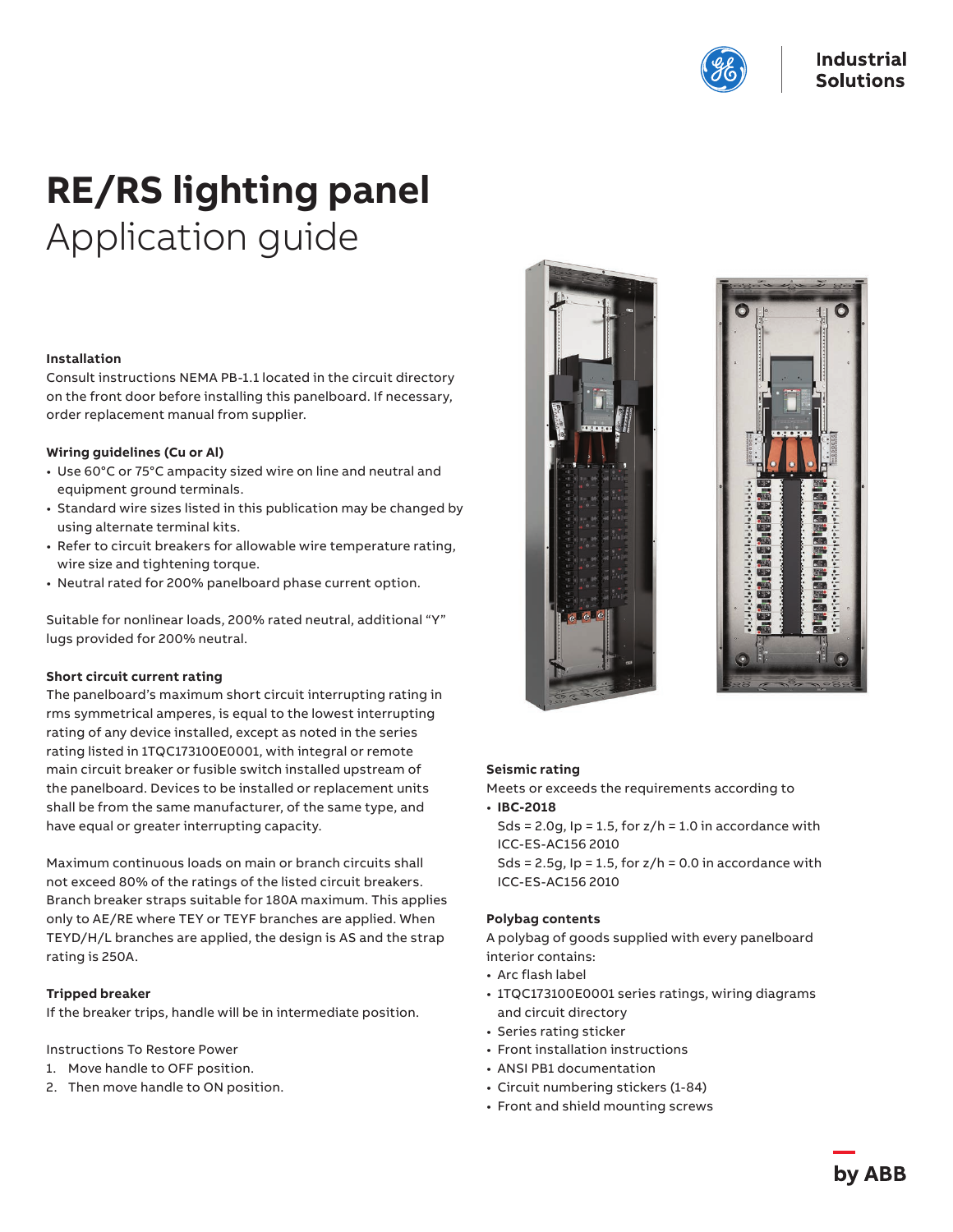### **Torque**

#### **Tightening torque**

Applies to line, neutral and equipment ground terminal

| <b>Slotted Screw</b> |         |     |  |  |  |
|----------------------|---------|-----|--|--|--|
| <b>AWG</b>           | Lbs-Ins |     |  |  |  |
| Wire                 | Min     | Max |  |  |  |
| 14-10                | 32      | 35  |  |  |  |
| 8                    | 36      | 40  |  |  |  |
| $6 - 4$              | 41      | 45  |  |  |  |
| $3 - 2/0$            | 45      | 50  |  |  |  |

| <b>Internal Hex</b> |         |     |
|---------------------|---------|-----|
| Hex                 | Lbs-Ins |     |
| Size                | Min     | Max |
| 3/16                | 108     | 120 |
| 1/4                 | 180     | 200 |
| 5/16                | 240     | 275 |
| 3/8                 | 330     | 375 |
| 1/2                 | 450     | 500 |

#### **Torque values for hardware**

| <b>Screw Size</b>        | Torque (In-Lbs) |
|--------------------------|-----------------|
| #4 Steel                 | 16              |
| #10 Plastic              | 16              |
| #8 Cu/Al/Steel           | 24              |
| #10-32 Cu/Al/Steel       | 32              |
| 1/4-20 Al/<.150 Thick Cu | 44              |
| 1/4-20.150 Thick Cu      | 60              |
| 5/16-18 Cu/Al/Steel      | 110             |
| 3/8-16 Cu/Al/Steel       | 220             |
| 1/2-13 Cu/Al/Steel       | 220             |

### **Lug kits**

#### **Lug kits for panelboards**

| Rating | <b>Pressure Lug Kit</b> |                                    | Crimp Lug Kit    |                   |                  | <b>Pressure Lug Kit</b> |  |  |
|--------|-------------------------|------------------------------------|------------------|-------------------|------------------|-------------------------|--|--|
|        | Cat. No.                | Wire Range Al/Cu                   | Cat. No.         | Wire Range Al/Cu  | Cat. No.         | Wire Range Cu Only      |  |  |
| 125A   | MLA1                    | 6-350                              | MLT <sub>1</sub> | 4-300             | MLR1             | 4-350                   |  |  |
| 225A   | MLA2                    | $1/0 - 250$                        | MLT <sub>2</sub> | $2/0 - 500$       | MLR <sub>2</sub> | $1/0 - 600$             |  |  |
|        | Standard - MLA41        | $4 - 600$                          | MLT41            | 500-750 (Cu Only) | MLR41            | $1/0 - 600$             |  |  |
| 400A   | Oversize - MLA62        | 3/0-800 (Main) and 4-600 (Neutral) | -                | -                 | -                | -                       |  |  |
| 600A   | Standard - MLA61        | 4-500                              | -                | -                 | MLR61            | $1/0 - 600$             |  |  |

#### **Crimp tools**

| Wire                                     | <b>Crimp Tool</b>  |
|------------------------------------------|--------------------|
| Up to #6-1000 MCM Cu and #5-750 kcmil Al | Burndy Tool Y644HS |

#### **Neutral lug Z**

| Holes | Wire Size - Cu/Al |
|-------|-------------------|
| Large | $2/0 - 14$        |
| Small | $No. 4-14$        |



control centers that are likely to require examination, adjustment, servicing, or maintenance while energized shall be field marked to warn qualified persons of potential electrical arc flash hazards. The marking shall be located so as to be clearly visible to qualified persons before examination, adjustment, servicing, or maintenance of the equipment.

Labels available in groups of 10, order 10091352G1

Arc fault label included with all interiors to be applied by electrical contractor.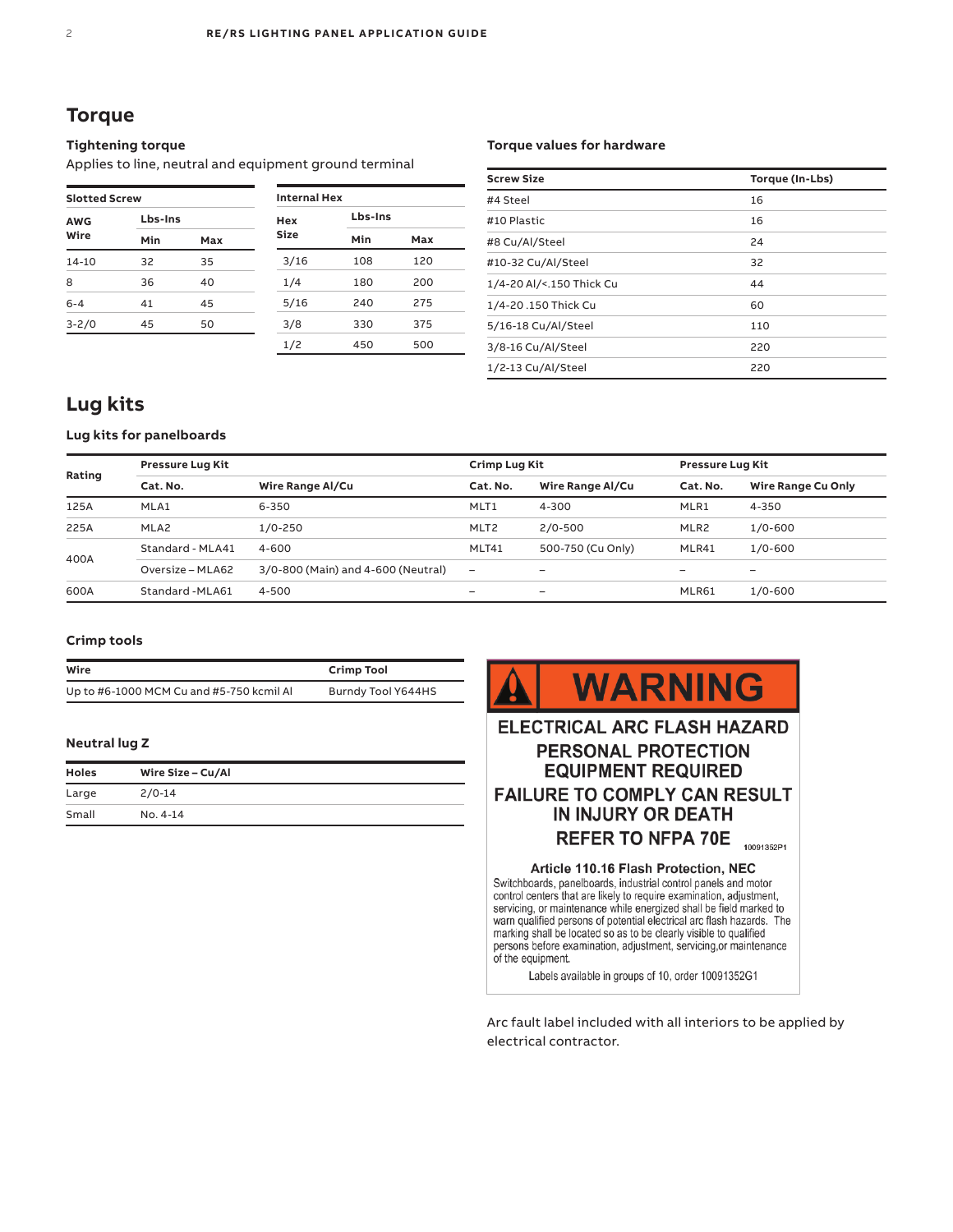## **Interrupting ratings - molded case circuit breakers**

| <b>Molded Case Circuit Breakers</b><br>UL Listed Interrupting Ratings in kA |             |                        |              |          |                          |                          |                                 |                          |                          |                          |
|-----------------------------------------------------------------------------|-------------|------------------------|--------------|----------|--------------------------|--------------------------|---------------------------------|--------------------------|--------------------------|--------------------------|
|                                                                             |             | <b>Trip Range</b>      |              |          |                          |                          | <b>RMS Symmetrical AC Volts</b> |                          |                          |                          |
| Construction                                                                | Frame       | (Amps)                 | Pole         | AC       | DC                       | 240                      | 277                             | 480Y/277                 | 480                      | 600                      |
|                                                                             | <b>TEY</b>  | 15-100                 | $\mathbf{1}$ | 480Y/277 | 250                      | 65                       | 14                              | $\overline{\phantom{0}}$ | $\overline{\phantom{a}}$ | $\overline{\phantom{0}}$ |
|                                                                             |             | 15-100                 | 2,3          | 480Y/277 | 250                      | 65                       | -                               | 14                       | $\overline{\phantom{a}}$ | -                        |
|                                                                             |             | 15-60                  | $\mathbf{1}$ | 277      | 125                      | 18                       | 18                              | $\equiv$                 | -                        | -                        |
|                                                                             | <b>TEYF</b> | 15-125                 | 2            | 480/277  | 250                      | 65                       | 18                              | 18                       | $\qquad \qquad -$        | -                        |
|                                                                             |             | 15-125                 | 3            | 480/277  | $\overline{\phantom{a}}$ | 65                       | 18                              | 18                       | $\overline{\phantom{m}}$ | -                        |
| <b>Standard Frames</b>                                                      |             | 15-70                  | $\mathbf{1}$ | 277      | $\qquad \qquad -$        | $\overline{\phantom{0}}$ | 25                              | $\overline{\phantom{0}}$ | $\overline{a}$           | -                        |
|                                                                             | <b>TEYD</b> | 15-125                 | 2,3          | 480/277  | $\overline{\phantom{a}}$ | 65                       | $\overline{\phantom{a}}$        | 25                       | $\qquad \qquad -$        | -                        |
|                                                                             |             | 15-70                  | $\mathbf{1}$ | 277      | $\overline{\phantom{a}}$ | $\blacksquare$           | 35                              | $\qquad \qquad -$        | $\qquad \qquad -$        | -                        |
|                                                                             | <b>TEYH</b> | 15-125                 | 2,3          | 480/277  | $\overline{\phantom{a}}$ | 65                       | $\overline{\phantom{0}}$        | 35                       | $\qquad \qquad -$        | -                        |
|                                                                             |             | 15-70                  | $\mathbf{1}$ | 277      | 125                      | $\overline{\phantom{0}}$ | 65                              | $\qquad \qquad -$        | -                        | -                        |
|                                                                             | <b>TEYL</b> | 15-125                 | 2,3          | 480/277  | 250                      | 100                      | $\overline{\phantom{a}}$        | 65                       | $\overline{\phantom{0}}$ | -                        |
|                                                                             | XT1H        | 15-125                 | 3            | 480      | $\qquad \qquad -$        | 100                      | $\blacksquare$                  | $\qquad \qquad -$        | 65                       | -                        |
|                                                                             | XT1S        | 15-125                 | 3            | 480      | $\overline{\phantom{a}}$ | 65                       | $\qquad \qquad -$               | $\overline{\phantom{a}}$ | 35                       | -                        |
|                                                                             | XT4H        | 25-250                 | 3            | 480      | $\qquad \qquad -$        | 150                      | $\overline{\phantom{a}}$        | $\qquad \qquad -$        | 65                       | -                        |
|                                                                             | XT4L        | 25-250                 | 3            | 480      | $\overline{\phantom{a}}$ | 200                      | $\overline{\phantom{a}}$        | $\overline{\phantom{a}}$ | 100                      | $\overline{\phantom{a}}$ |
|                                                                             | XT4S        | 25-250                 | 3            | 480      | -                        | 100                      | $\equiv$                        | $\qquad \qquad -$        | 35                       | -                        |
| Tmax XT                                                                     | XT5H        | 250-400<br>and 450-600 | 3            | 480      | $\overline{\phantom{0}}$ | 150                      | $\qquad \qquad -$               | $\overline{\phantom{a}}$ | 65                       | ÷,                       |
|                                                                             | XT5L        | 250-400<br>and 450-600 | 3            | 480      | $\qquad \qquad -$        | 200                      | $\qquad \qquad -$               | $\overline{\phantom{0}}$ | 100                      | -                        |
|                                                                             | XT5S        | 250-400<br>and 450-600 | 3            | 480      | -                        | 100                      | -                               | -                        | 50                       | -                        |
|                                                                             | XT6H        | 600-800                | 3            | 480      | $\overline{\phantom{a}}$ | 200                      | $\qquad \qquad -$               | $\overline{\phantom{a}}$ | 65                       | $\overline{\phantom{0}}$ |
|                                                                             | XT6S        | 600-800                | 3            | 480      | $\qquad \qquad -$        | 100                      | $\overline{\phantom{a}}$        | $\overline{\phantom{a}}$ | 50                       | -                        |
|                                                                             | XT6N        | 600-800                | 3            | 480      | $\qquad \qquad -$        | 65                       | $\qquad \qquad -$               | $\overline{\phantom{a}}$ | 35                       | -                        |

 $1$  Not current limiting breaker type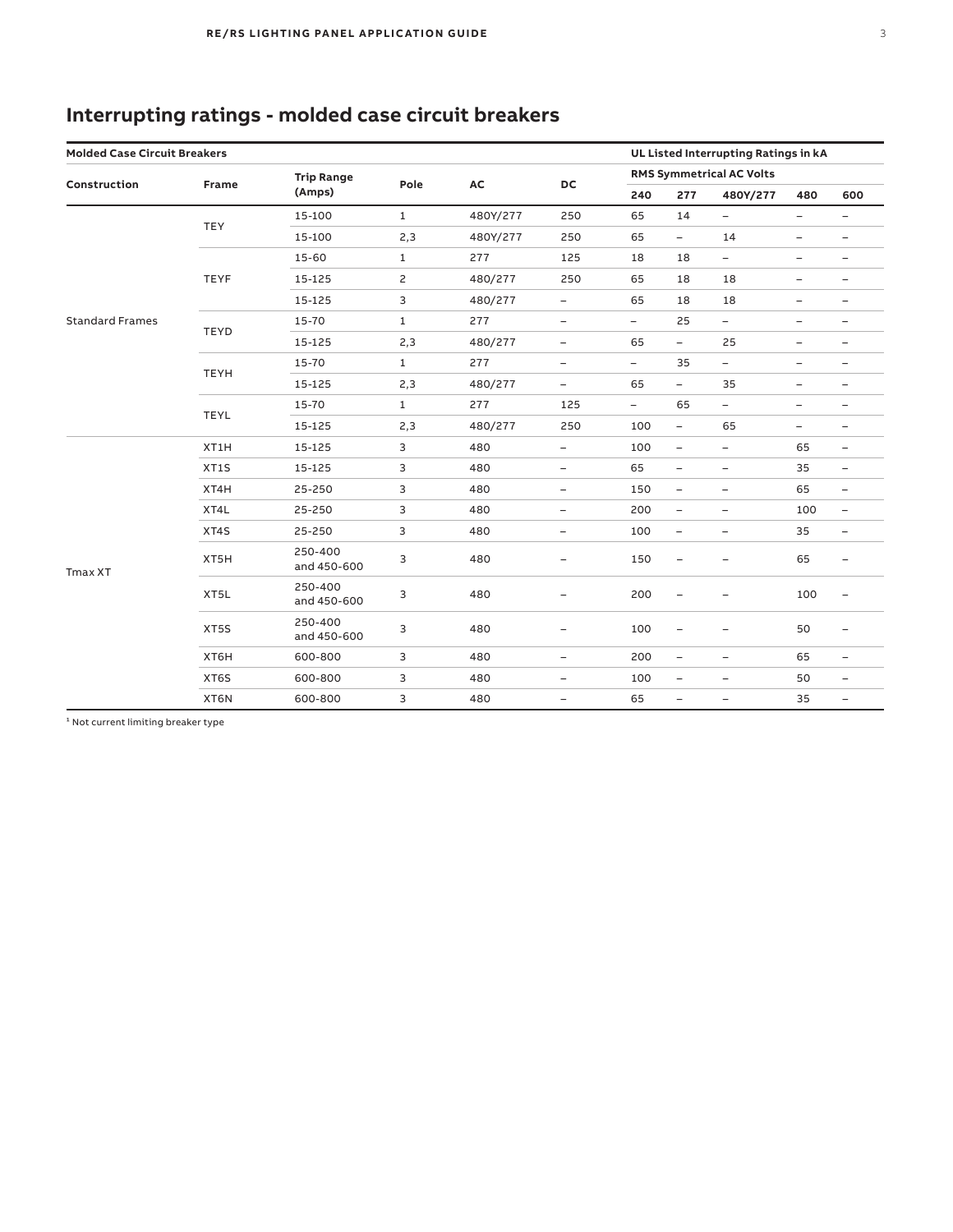## **Circuit breaker terminals (Cu-Al)**

| <b>Frame</b>    |                                                       |                    |                                     |                | Wire Cu-Al (Unless otherwise specified)                                                                |
|-----------------|-------------------------------------------------------|--------------------|-------------------------------------|----------------|--------------------------------------------------------------------------------------------------------|
| <b>Standard</b> | <b>Current Limiting /</b><br><b>High Interrupting</b> | Poles <sup>2</sup> | Cat. No.                            | Per Lug        | Range                                                                                                  |
| <b>TEY</b>      |                                                       | 1, 2, 3            | <b>Fixed to Breaker</b><br>Terminal |                | (15-20A) #14-#12 Cu or #12-1 Al,<br>(30-60A) #10-#6 Cu or #8-#4 Al,<br>(70-100A) #4-#1 Cu or #2-1/0 Al |
| XT <sub>1</sub> | -                                                     | 3                  | 1SDA075837R1 <sup>3</sup>           | 1              | Cu Al 1x14-2/0 AWG                                                                                     |
| XT4-250A        |                                                       | 3                  | 1SDA075865R13                       | $\mathbf{1}$   | Cu Al 1x3/0 AWG-350kcmil <sup>4</sup>                                                                  |
| XT4 (<250A)     |                                                       | 3                  | 1SDA075861R1 <sup>3</sup>           | 1              | Cu Al 1x4 AWG-300kcmil                                                                                 |
| XT <sub>5</sub> |                                                       | 3                  | 1SDA113066R13                       | $\overline{c}$ | Cu Al 2x2/0 AWG-500kcmil                                                                               |
| XT5 (750MCM)    |                                                       | 3                  | 1SDA115948R1                        | $\overline{c}$ | 500kcmil - 750 kcmil <sup>5</sup>                                                                      |
| XT <sub>6</sub> |                                                       | 3                  | 1SDA113070R13                       | 3              | Cu Al 3x2/0 AWG-400kcmil                                                                               |
| XT6 (750MCM)    |                                                       | 3                  | 1SDA115968R1                        | $\overline{c}$ | 500kcmil - 750 kcmil <sup>5</sup>                                                                      |

² 3 pole XT breakers can be used in 2 pole applications

<sup>3</sup> Kit contains 3pcs lug

<sup>4</sup> External solution: lugs to be mounted on EF terminals supplied in the kit<br><sup>5</sup>The lug kit will come with 2 sets of cable set screws. One is for 600 MCM and smaller cable and the other is for cable greater than 600 MCM. that are included with the kit. If you are upgrading the existing lugs to the 750 MCM lugs, the customer, AHJ (authority having jurisdiction) and/or inspector will need to make sure the panel is compliant with NEC and UL cable bending space. ABB is not responsible for the addition of these lugs in existing panels.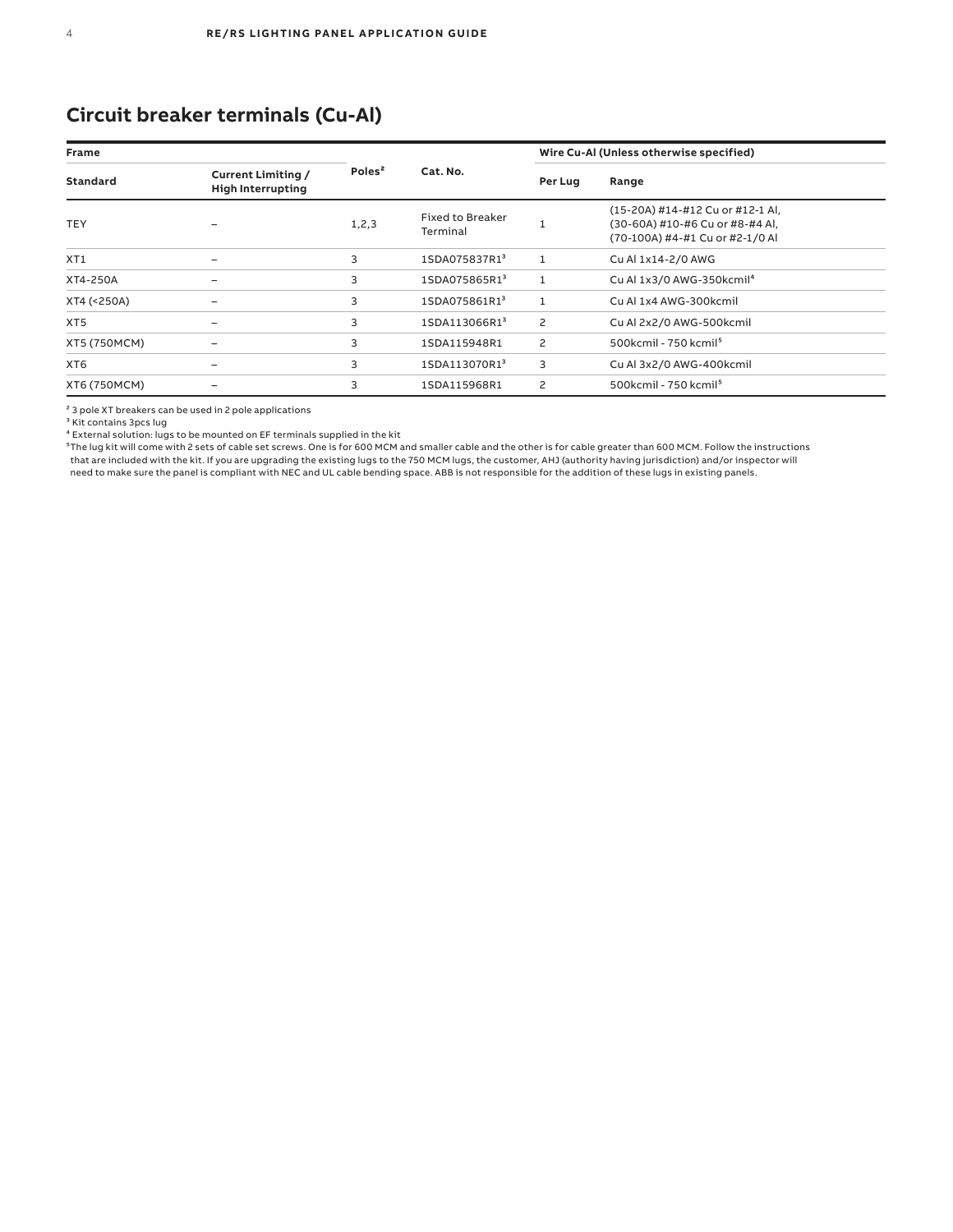## **Wiring space Wiring Space Wiring Space**

### Typical panelboard

Front view with trim removed Front view with trim removed



#### **Typical front w/concealed hinges Typical Front w/Concealed Hinges**  and trim adjusting screws **and Trim Adjusting Screws Typical Front w/Concealed Hinges and Trim Adjusting Screws Typical Front w/Concealed Hinges**  and **Trim Adjusting** Screen Screen Screen Screen Screen Screen Screen Screen Screen Screen Screen Screen Screen Screen Screen Screen Screen Screen Screen Screen Screen Screen Screen Screen Screen Screen Screen Screen Scree





### **Typical box Typical Box Typical Box**



#### **Minimum wiring space,** from end of lug to box wall, in inches **End Wall Frame Type Mounting Main rating in amps iring space,** from end of lug to box wall, in inches **b** box wall, in inches

|                               | Main Lugs Only, to End Wall |                    |                   |            | <b>Main Circuit Breaker</b> |                    |                          |
|-------------------------------|-----------------------------|--------------------|-------------------|------------|-----------------------------|--------------------|--------------------------|
| Main rating in amps           | <b>Phase Lug</b>            | <b>Neutral Lug</b> | <b>Frame Type</b> | Mounting   | <b>Phase Lug</b>            |                    | <b>Neutral Lug</b>       |
|                               |                             |                    |                   |            | To Side Wall (20" Wide box) | <b>To End Wall</b> |                          |
| 125A MLO, 100A Main Breaker 6 |                             | 6                  | TEY, XT1          | Horizontal | 5                           |                    | 6                        |
| 225A                          | 12                          | 12                 | XT4               | Vertical   | $\overline{\phantom{0}}$    | 6                  | 12                       |
| 400A                          | 15                          | $11^{5}$           | FG, XT5           | Vertical   | $\overline{\phantom{0}}$    | 15                 | $11^{5}$                 |
| 600A                          | 15                          | 11 <sup>5</sup>    | XT <sub>5</sub>   | Vertical   | -                           | 16                 | -                        |
| 800A <sup>6</sup>             | 15                          | $11^{5}$           | XT <sub>6</sub>   | Vertical   | -                           | 18                 | $\overline{\phantom{0}}$ |

⁵ To side wall

no side wan<br>" Box width is 30" and 7.81" deep  $\Theta$  Single Branch Mounted T $\Theta$ ranch Mounted T $\Theta$  $^{\text{H}}$  and 7.81" deen

#### **Wiring space – branch circuit breakers Enclosures Parallel Size Branch Chronic Broadcast Enclosures Enclosures**

| <b>Branch Circuit Devices</b>                                  | Frame                 | No. of Poles | Minimum Wiring Spaces To Side Wall (20" Wide Box) |
|----------------------------------------------------------------|-----------------------|--------------|---------------------------------------------------|
| Double Branched Bolt-on Devices                                | TEY                   | 1, 2, 3      | 6.5"                                              |
| Horizontal Subfeeds, Single Branch Mounted,<br>Maximum 6 Poles | <b>TED4, XT1, XT4</b> | 2,3          | 5.5"                                              |
| Horizontal Subfeeds, Single Branch Mounted,<br>Maximum 6 Poles | XT1. XT4              | 2.3          | 5.5"                                              |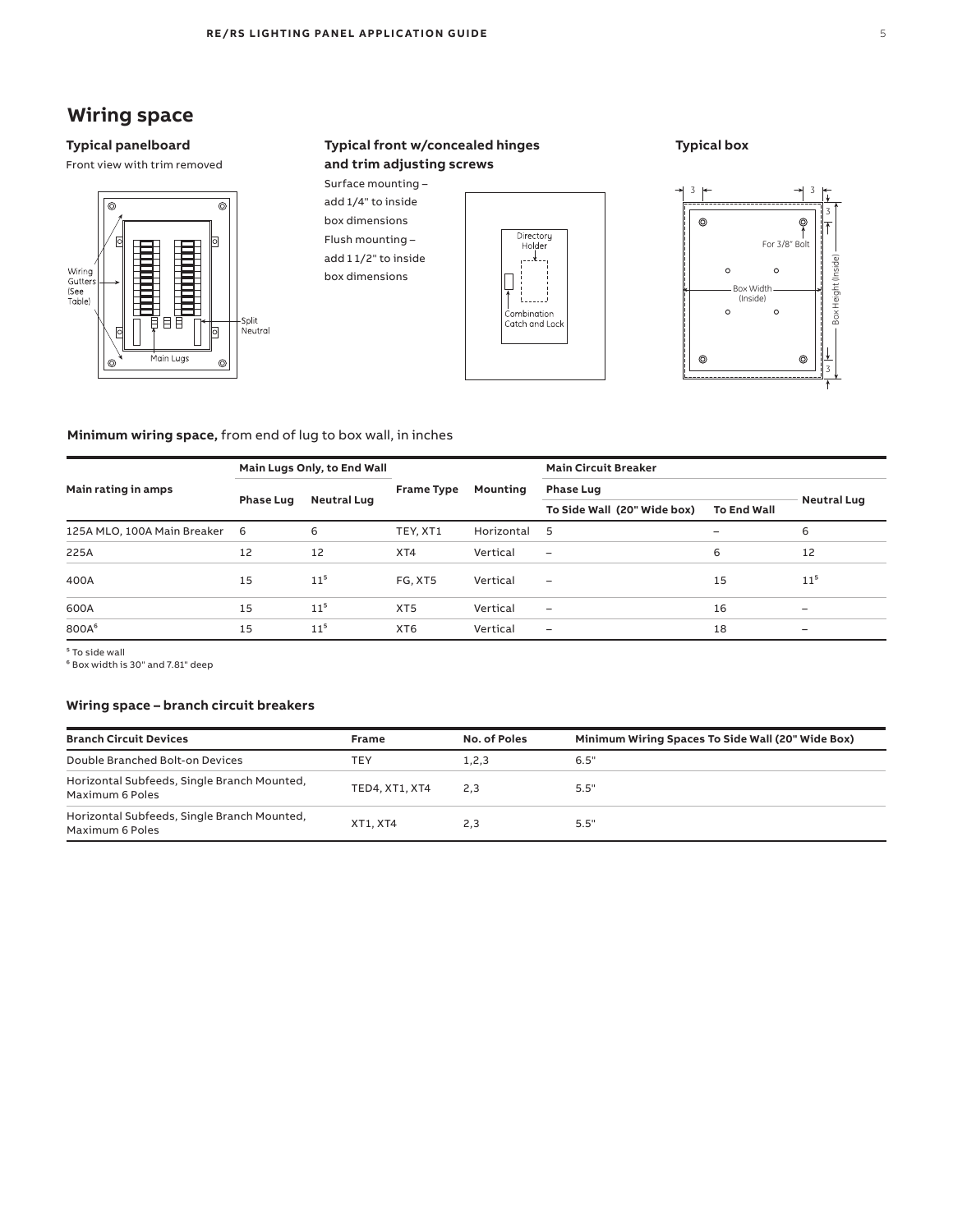#### **Enclosures**

| Panel         | Box                                               | Front Cat. No. <sup>9</sup> |         |
|---------------|---------------------------------------------------|-----------------------------|---------|
| <b>Size</b>   | Cat. No. <sup>7</sup><br>Size Inches <sup>8</sup> |                             |         |
| $0 - 25.5$    | AB25B                                             | 25.5                        | AF25F,S |
| 28.5-31.5     | AB31B                                             | 31.5                        | AF31F.S |
| 34.5-37.5     | AB37B                                             | 37.5                        | AF37F,S |
| $40.5 - 43.5$ | AB43B                                             | 43.5                        | AF43F,S |
| 46.5-49.5     | AB49B                                             | 49.5                        | AF49F.S |
| 52.5-55.5     | AB55B                                             | 55.5                        | AF55F.S |
| 57.5-64.5     | AB64B                                             | 64.5                        | AF64F.S |
| 67.5-76.5     | AB76B                                             | 76.5                        | AF76F.S |

<sup>7</sup> "B" suffix provides blank end walls. Order "K" suffix for endwalls with knockouts.<br><sup>8</sup> Standard boxes are 20" wide by 5.81" deep.<br><sup>9</sup> Flush fronts are 1 1/2" larger than box. Surface fronts are 1/4" larger.

#### **Box options**

| Description                                   | Cat. No. Suffix <sup>10</sup> |  |
|-----------------------------------------------|-------------------------------|--|
| Painted Box                                   | P                             |  |
| $30"$ wide <sup>11</sup>                      | W                             |  |
| NEMA 3R/12/4S/4X                              | $3$ or $4$                    |  |
| NEMA 3RX Door-in-door                         | 3M                            |  |
| NEMA 4X (316 Stainless Steel)                 | 4S                            |  |
| <sup>10</sup> Add to base box product number. |                               |  |

11 Includes field installable gutter barrier.

#### **Permanent circuit number kits**

| Description | Cat. No. |
|-------------|----------|
| $1 - 48$    | APN48    |
| 43-84       | APN84    |
| 85-126      | APN126   |

#### **Front options**

| <b>Description</b>               | Cat. No. Suffix <sup>12</sup> |
|----------------------------------|-------------------------------|
| Front hinged to box              | D                             |
| Yale 5116 w/Rosette Lock         | Υ                             |
| Corbin 15767 Lock                | L                             |
| 75 Key Lock                      | E                             |
| Corbin 60 Key Lock               | J                             |
| Quarter-turn lock                | Т                             |
| Door within a door <sup>13</sup> | P                             |
| Stainless steel <sup>14</sup>    | S                             |
| 30" wide                         | W                             |
| Nameplate                        | N                             |
| Screw on nameplate               | U                             |
| Metal directory                  | M                             |
|                                  |                               |

<sup>12</sup> Add to base front catalog number.

13 Consists of two lockable doors—one over panel interior and one over box wiring gutters. Yale locks not available.

<sup>14</sup> Flush only. Available with C and N options.

#### **Stainless steel enclosures**

| <b>Dimensions (inches)</b> |    | Cat. No. |                    |                    |  |
|----------------------------|----|----------|--------------------|--------------------|--|
| н                          | W  | D        | <b>UL Standard</b> | <b>CSA Labeled</b> |  |
| 25.5                       | 20 | 6        | AB254S             | AB254AS            |  |
| 25.5                       | 30 | 8        | AB254DWS           | AB254DWAS          |  |
| 31.5                       | 20 | 6        | AB314S             | <b>AB314AS</b>     |  |
| 31.5                       | 30 | 8        | AB314DWS           | AB314DWAS          |  |
| 37.5                       | 20 | 6        | AB374S             | AB374AS            |  |
| 37.5                       | 30 | 8        | AB374DWS           | AB374DWAS          |  |
| 43.5                       | 20 | 6        | AB434S             | AB434AS            |  |
| 43.5                       | 30 | 8        | AB434DWS           | AB434DWAS          |  |
| 49.5                       | 20 | 6        | AB494S             | <b>AB494AS</b>     |  |
| 49.5                       | 30 | 8        | AB494DWS           | AB494DWAS          |  |
| 55.5                       | 20 | 6        | AB554S             | <b>AB554AS</b>     |  |
| 55.5                       | 30 | 8        | AB554DWS           | AB554DWAS          |  |
| 64.5                       | 20 | 6        | AB644S             | <b>AB644AS</b>     |  |
| 64.5                       | 30 | 8        | AB644DWS           | AB644DWAS          |  |
| 76.5                       | 20 | 6        | AB764S             | <b>AB764AS</b>     |  |
| 76.5                       | 30 | 8        | AB764DWS           | AB764DWAS          |  |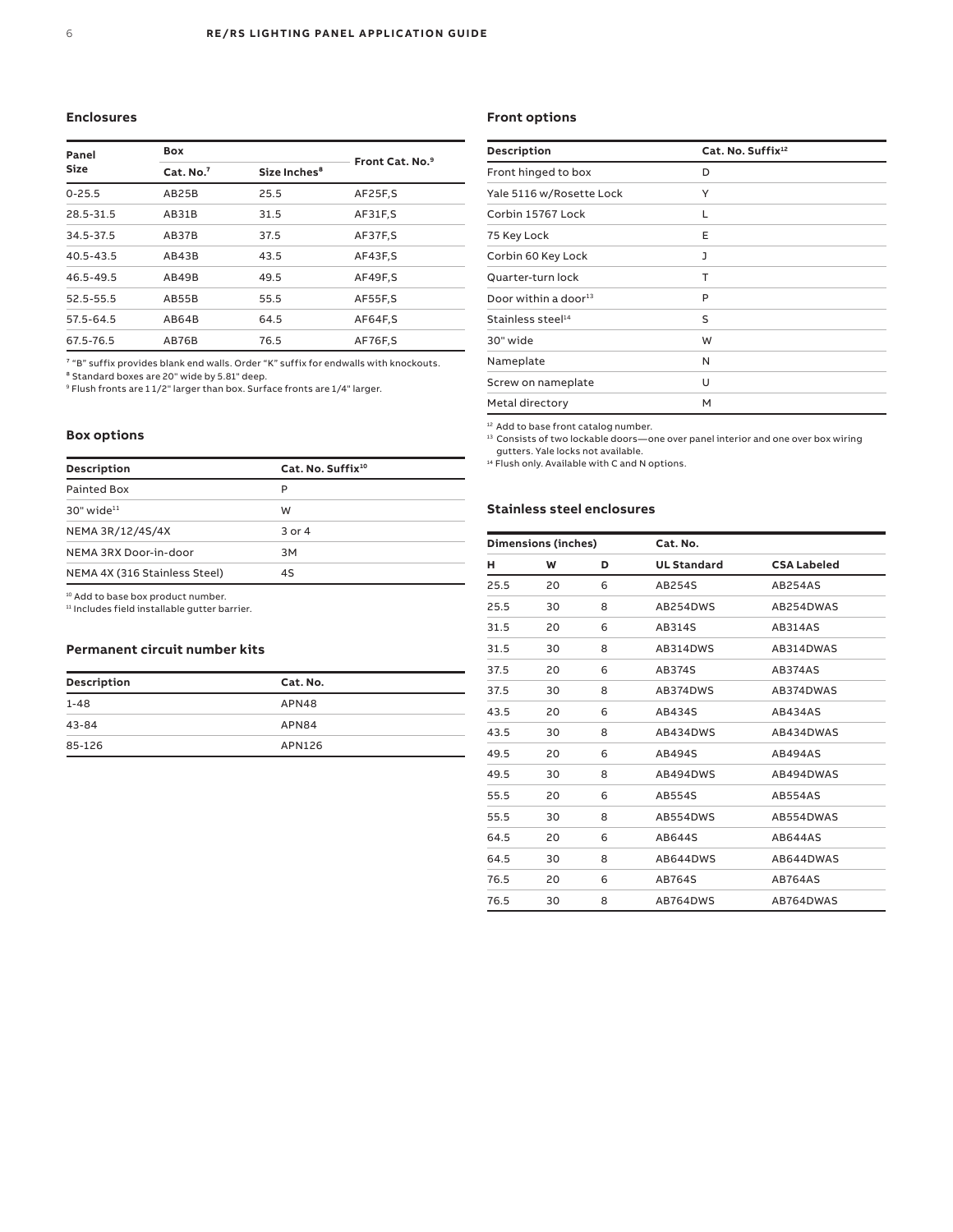### **Accessories**

Field installed kits/replacement parts

#### **Filler plates**

| <b>Breaker Type</b>       | Cat. No. |
|---------------------------|----------|
| THQB/THHQB/THQL THHQL/TEY | TOLFP1   |
| TQD/THQD/TED4/FB          | TFDFP1   |

#### **Endwall kits**

Field installed. 1 each, for standard 20"w x 5.81"d boxes.

| <b>Type</b> | Cat. No.          |
|-------------|-------------------|
| Blank       | ABEW2             |
| Knockout    | ABEW <sub>2</sub> |

#### **Equipment grounds**



| Item                            | Description              | Wire Range                                                                  | Cat. No.       |
|---------------------------------|--------------------------|-----------------------------------------------------------------------------|----------------|
| Metal<br>Equipment<br>Ground    | <b>Bonded</b>            | #14-#8 Cu, #12-#8 Al (small<br>holes); #14-#4 Cu, #6-#4 Al<br>(large holes) | TGL2           |
|                                 | <b>Extruded Bonded</b>   | #14-#8 Cu, #12-#8 Al (small<br>holes); #14-#4 Cu, #6-#4 Al<br>(large holes) | EGS12          |
| Aluminum<br>Equipment<br>Ground | <b>Extruded Bonded</b>   | (1) #6-350MCM                                                               | AEBG           |
|                                 | Extruded Isolated        | (2) #6-250MCM                                                               | AEIG           |
|                                 | Main Lug                 | #14-#8 Cu, #12-#8 Al (small<br>holes); #14-#4 Cu, #6-#4 Al<br>(large holes) | TGL2           |
| Copper<br>Equipment<br>Ground   | <b>Bonded</b>            | #14-#8 Cu, #12-#8 Al (small<br>holes); #14-#4 Cu, #6-#4 Al<br>(large holes) | TGC2           |
|                                 | <b>Extruded Bonded</b>   | $(1)$ #4-350MCM                                                             | AEBGC          |
|                                 | <b>Extruded Isolated</b> | $(1)$ #6-250MCM                                                             | <b>AEIGC</b>   |
|                                 | Insulated Isolated       | 2/0 max.                                                                    | <b>ASPGIBC</b> |

#### **Bonding kits**

| Description                                                                             | Cat. No.            |
|-----------------------------------------------------------------------------------------|---------------------|
| For Split and Load End Neutral                                                          | 343L886G16          |
| For 225A Horizontal Neutrals                                                            | 343L886G13          |
| 225A Horizontal Neutral To Convert 3W to 4W                                             | ASP225HNCP          |
| 125/225A Horizontal Neutral Conversion from<br>Service Entrance to Non-Service Entrance | <b>ASPHNCPSENOT</b> |
| 125/225A Horizontal Neutral to Convert from<br>Non-Service Entrance to Service Entrance | <b>ASPHNCPSE</b>    |

### Order catalog number PROCARE. Kit includes: (5) filler plate hardware kits (9) bus stud nuts (5) MLA1 filler plates (2) 225A phase barriers (2) feed-thru barriers (1) 400/600A phase barrier (50) directory cards/rating books (50) circuit number strips (1-48) (50) circuit number strips (43-84) (5) standard locks and keys (50) deadfront screws (10) RQ/RE front hardware kits (10) RD front hardware kits (50) service disconnect labels (50) main labels

#### **Parts**

| Description                                                      | Cat. No.           |
|------------------------------------------------------------------|--------------------|
| Directory Card                                                   | 139C5612P3         |
| Replacement Lock with Std. Key                                   | 569B737P1          |
| Replacement Lock with GE75 Key                                   | 569B737P2          |
| Additional Keys for Above Lock                                   | 569B737P5          |
| Circuit Numbering Strips 1-48                                    | 569B806G1          |
| Circuit Numbering Strips 49-84                                   | 569B806G2          |
| Circuit Numbering Strips 85-126                                  | 569B806G3          |
| Adhesive Backed Lamicoid Nameplate 3/4" x 3"                     | 315A7190P1         |
| Metal Directory Card Holder                                      | 139C5491G1         |
| Directory Card Holder                                            | 139C5491P4         |
| Delta Hi-leg Conversion Kit,<br>to Add B-Phase Plug on AL Panels | <b>APHBL</b>       |
| Bolt on RE/RQ Panels                                             | <b>APHBO</b>       |
| NEMA 3R/12 Tamper Proof Tork Screw Kit                           | <b>NEMATRX</b>     |
| 2P to 3P TOD Conv. Kit                                           | ASP2PTQD3P         |
| 2P to 3P SF Conv. Kit for horizontal subfeed                     | ASP2PTFJ3P         |
| RD 25 to 65 kAIC Barrier kit                                     | ASP25AD65KA1       |
| Service Entrance Kit                                             | <b>ASPSERENT</b>   |
| 2 wire Relay Kit                                                 | ASP2WRelay         |
| Yale Lock Kit                                                    | ASPYALE47          |
| Corbin Lock Kit                                                  | ASPCORBNTEU1       |
| 2-3 pole TQD Mechanical Interlock                                | TQDFM1             |
| RQ/RL/RE Rail Bracket                                            | ASPAQLEBKT         |
| Front Flush Adjust Kit                                           | <b>ASPFLUSHADJ</b> |
| <b>RE Front Mounting Kit</b>                                     | 139C5720G3         |
| RQ/RL Front Mounting Kit                                         | 139C5720G6         |
| <b>RD Front Mounting Kit</b>                                     | 139C5728G9         |
| Front Hinge to Box Mounting Kit                                  | 139C5700G6         |
| <b>Front Extension Mounting Kit</b>                              | 139C5700G11        |

#### **Installation and maintenance kit**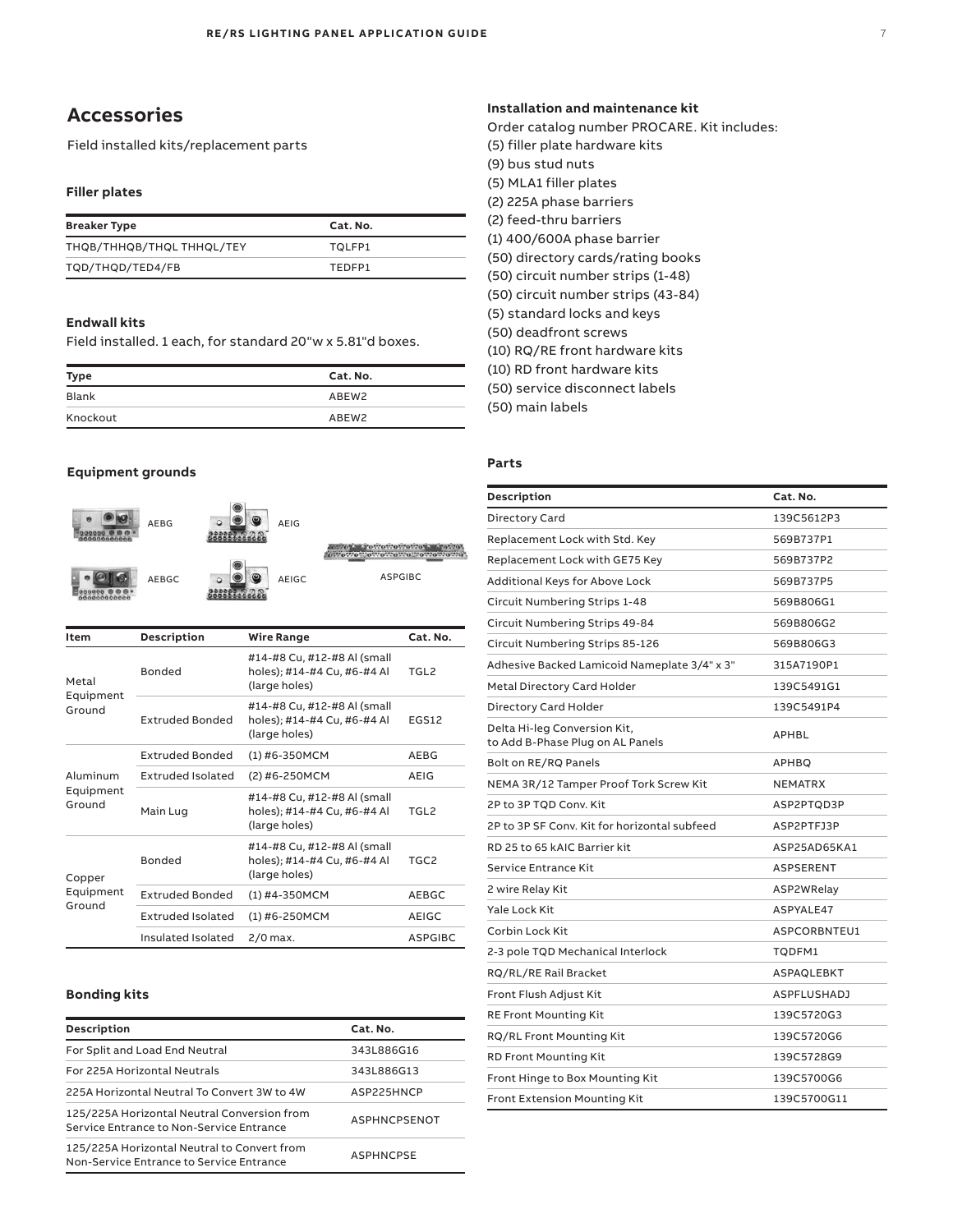#### **Box extensions**

Bolts to box with or without endwall in place. Extensions can be combined to obtain lengths greater than 18 and 24 inches.

| <b>Box Width</b><br>and Depth | <b>Box</b><br>Mounting | <b>Box Extension</b><br>Length (Inches) | Cat. No. |
|-------------------------------|------------------------|-----------------------------------------|----------|
|                               |                        | 9                                       | ABX2509F |
|                               | Flush                  | 18                                      | ABX2518F |
|                               |                        | 24                                      | ABX2524F |
|                               |                        | 9                                       | ABX2509S |
|                               |                        | 18                                      | ABX2518S |
|                               |                        | 24                                      | ABX2524S |
| $20 \times 5.81$              |                        | 31                                      | ABX2531S |
|                               | Surface                | 37                                      | ABX2537S |
|                               |                        | 43                                      | ABX2543S |
|                               |                        | 49                                      | ABX2549S |
|                               |                        | 55                                      | ABX2555S |
|                               |                        | 64                                      | ABX2564S |
|                               |                        | 76                                      | ABX2576S |
|                               |                        | 18                                      | ABX3518F |
|                               | Flush                  | 24                                      | ABX3524F |
| $30 \times 5.81$              |                        | 18                                      | ABX3518S |
|                               | Surface                | 24                                      | ABX3524S |
|                               |                        | 18                                      | ABX3718F |
|                               | Flush                  | 24                                      | ABX3724F |
| 30 x 7.81                     |                        | 18                                      | ABX3718S |
|                               | Surface                | 24                                      | ABX3724S |

#### **Box extension covers only**

10 covers per kit

| Description               | Cat. No.  |
|---------------------------|-----------|
| 9" Covers Surface         | ASPABX09S |
| 9" Covers Flush           | ASPABX09F |
| 18" Covers Surface        | ASPABX18S |
| 18" Covers Flush          | ASPABX18F |
| 64" to 76" Covers Surface | ASPABX20S |
| 64" to 76" Covers Flush   | ASPABX20F |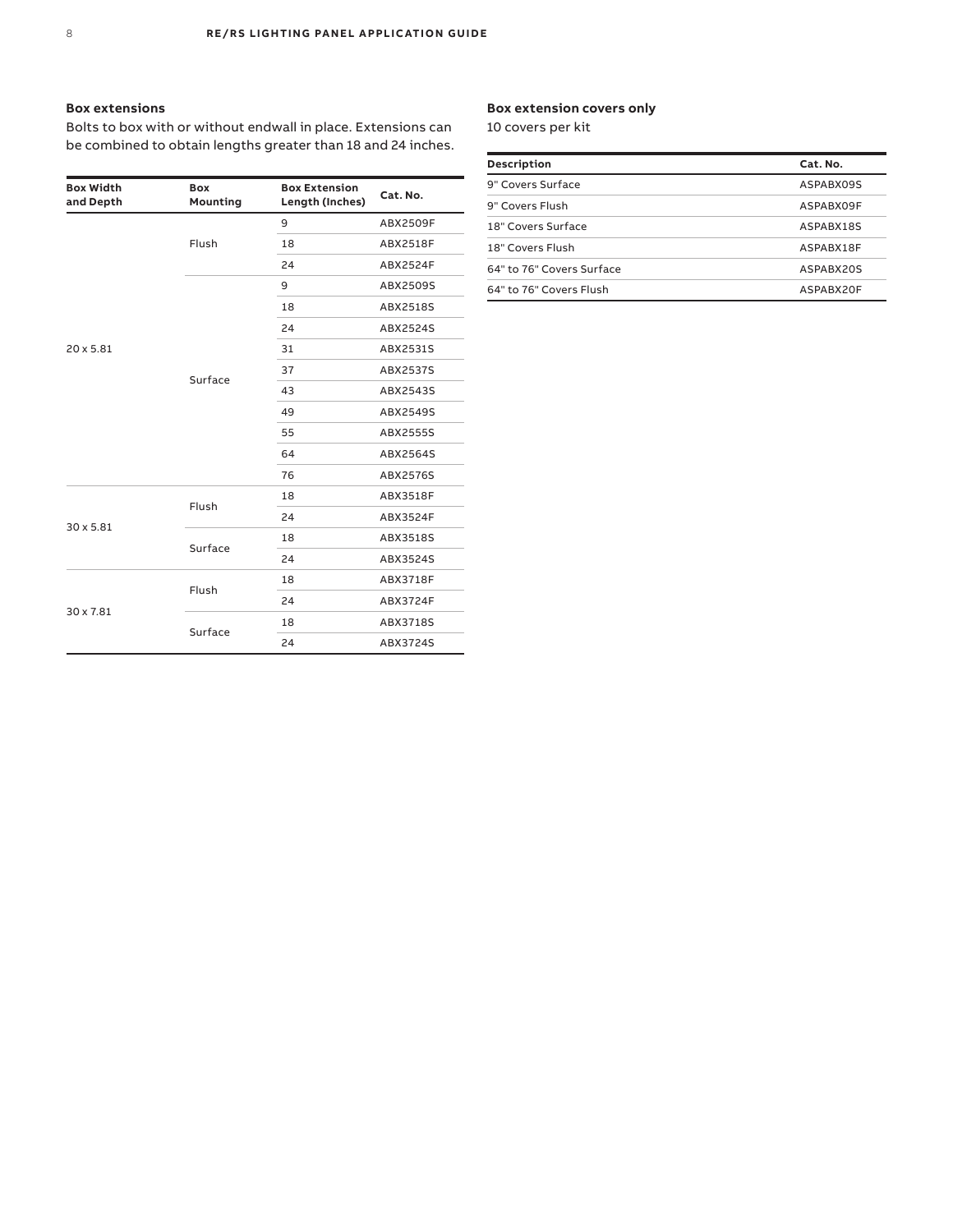### **Specifications**

Panelboards and branch breakers meet or exceed the following standards and specifications:

- National Electrical Code–Ref. Article 384
- UL67 panelboards: UL50 cabinets and boxes. UL943 GFCI
- UL489 molded case circuit breakers. UL98 fusible switches
- cUL listing for ReliaGear™ lighting panelboards
- CSA Listing for ReliaGear non-service entrance panelboards
- International Building Code Seismic Zone 3 and 4
- California Building Code Seismic Zone 4
- NEMA PB1
- Federal Specifications–Panelboards, W-P-115c. Type 1– Circuit breaker equipped
- Class 1–Panelboards Class 2–Load centers
- Molded case circuit breakers, WC-375B/GEN. Fusible switches, W-S-865c

#### **Boxes**

- Galvaneal painted and 316 stainless offerings
- Blank end walls are standard; knockouts are available when specified with NEMA 1 enclosures only
- Boxes furnished with provisions for ground bus as standard

#### **Fronts**

- Finished in ANSI-61 grey polyester powder coat paint.
- Equipped with corrosion-resistant Valox combination catch and lock door latch (doors over 48" high provided with 2 latches)
- Equipped with concealed hinges and trim adjusting screws
- Directory holder permanently mounted to door

#### **Panels**

- Dead front construction
- Interiors are factory assembled on rigid steel frames
- Metal gages in accordance with UL and NEMA standards
- Solderless, anti-turn main lugs suitable for copper or aluminum wires are front removable. Branch straps are silver-plated copper. AE and RE panels with TEY or TEYF branch breakers have branch straps fully rated at 180A. RS panels with TEYD, TEYH, or TEYL branch breakers have branch straps fully rated at 250A, allowing branch breakers of any combination of ratings to be located across from each other.
- Main bus is aluminum with copper branch connections unless otherwise specified
- Main disconnect device is identified when supplied, and numbers are provided for branch circuits
- Interior base assemblies are Noryl and provide breaker mounting and busbar insulation

| <b>Publications</b> |                                                                         |
|---------------------|-------------------------------------------------------------------------|
| E-DET-465           | Certification of seismic compliance                                     |
| 1TQC173100E0004     | AE/RE/AS/RS lighting panel application quide                            |
| 1TOC173100E0001     | Lighting panels rating labels, wiring diagrams<br>and circuit directory |